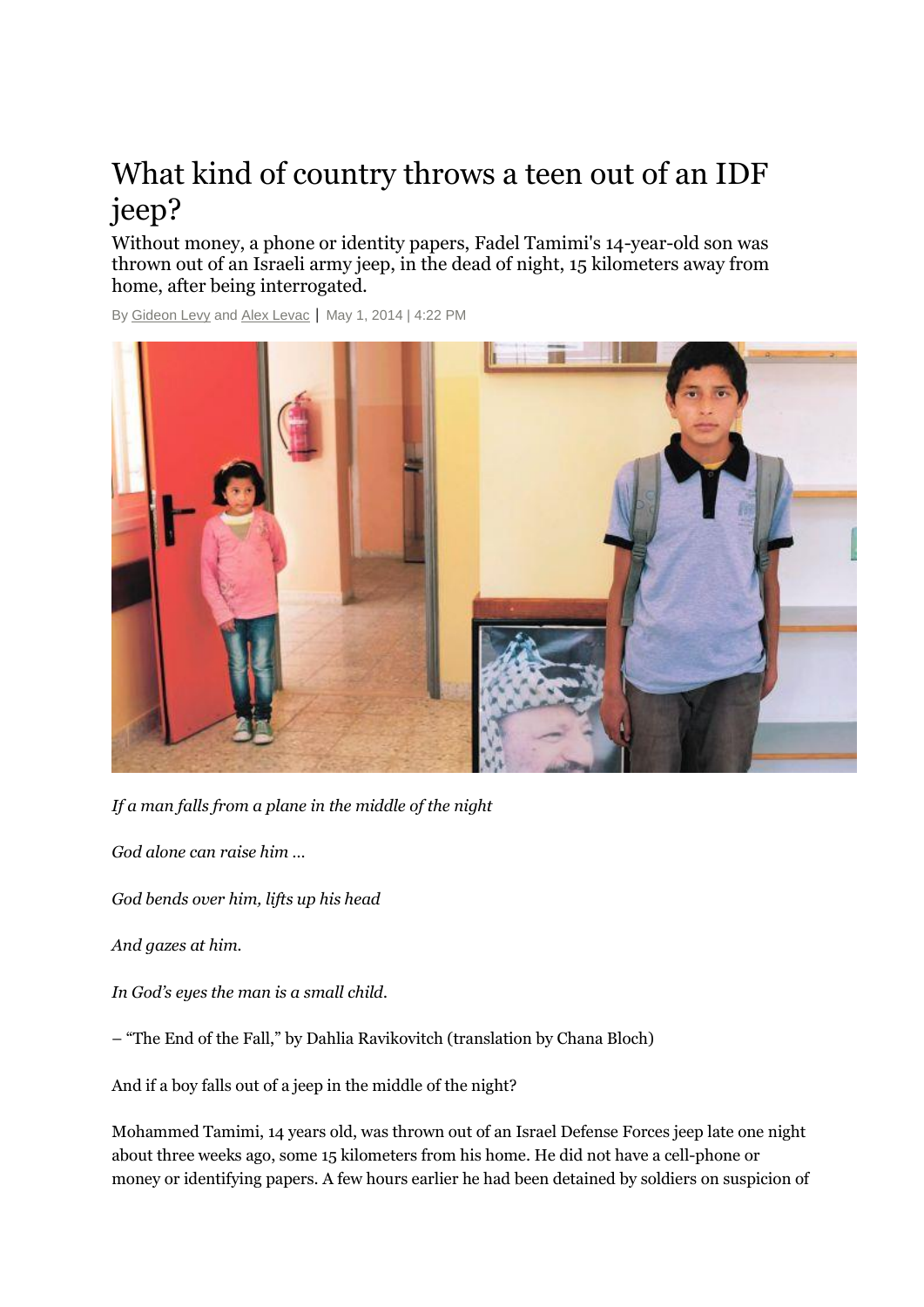throwing stones on the road near his village, Deir Nidham, hard by the settlement of Halamish, north of Ramallah.

The soldiers took him to the police station in Sha'ar Binyamin, an industrial park outside Jerusalem. After being interrogated and released, the teenager was taken in an IDF jeep and thrown out of it in the middle of nowhere, in the dark of night, to meet his fate.

Iron stairs lead to Tamimi's house, which we visited this past Monday, a rundown structure whose construction was never completed; the walls are plastered but unpainted, and neglect is rampant. His father, Fadel, is the village imam.

On April 9, after school, Mohammed went out to the family's small olive grove together with their flock of sheep. At around 2 P.M., three IDF jeeps showed up. The soldiers had come to take him into custody. What for? the boy asked. "For throwing stones," the soldiers said.

Tamimi denied doing the accusation. The soldiers told him to show them his hands. They judged them to be "dirty." But, Fadel wonders now, "he sat on the ground, so would his hands be clean? White? Would he have washed them with soap?"

The youth was taken to a nearby army base and then to the Sha'ar Binyamin police station, where he was questioned. His interrogators suspected he was the son of a different Fadel Tamimi, a relative from the nearby village of Nabi Saleh, which is known for its prolonged and determined struggle against the occupation.

They phoned Fadel from Nabi Saleh, who told them that Mohammed was not his son. In the meantime, the teenager's worried father, together with Fadel's brother Ahmed, went to the army base where he had first been taken, to find out what had happened. The soldiers at the entrance chased them off with threats and vulgar language, rifles at the ready.

"What do we care about your son? Get out of here!" they shouted at him, according to Fadel. He says he had never before been subjected to the kind of abuse he suffered at the entrance to the base. He returned home feeling humiliated, and with his concern mounting.

At about 9 P.M., a police officer who identified himself as Roni called Fadel and told him his son was in police custody and that he should come and get him. Fadel, who has no car, explained that he had no way to get there at such a late hour. The policeman promised that his son would be brought to the Nabi Saleh junction, not far from Deir Nidham.

Fadel then walked to the junction with Ahmed. They waited for about two hours, but in vain.

At around 11 P.M., a resident of a distant village, Abu Ayn, phoned Fadel and asked whether he was Mohammed's father. "I was driving on the road and found your son," the man said. How did you find him? "He was walking on the road, alone in the dark."

It turned out that the soldiers had released Mohammed at Bir Zeit junction, some 15 kilometers from home.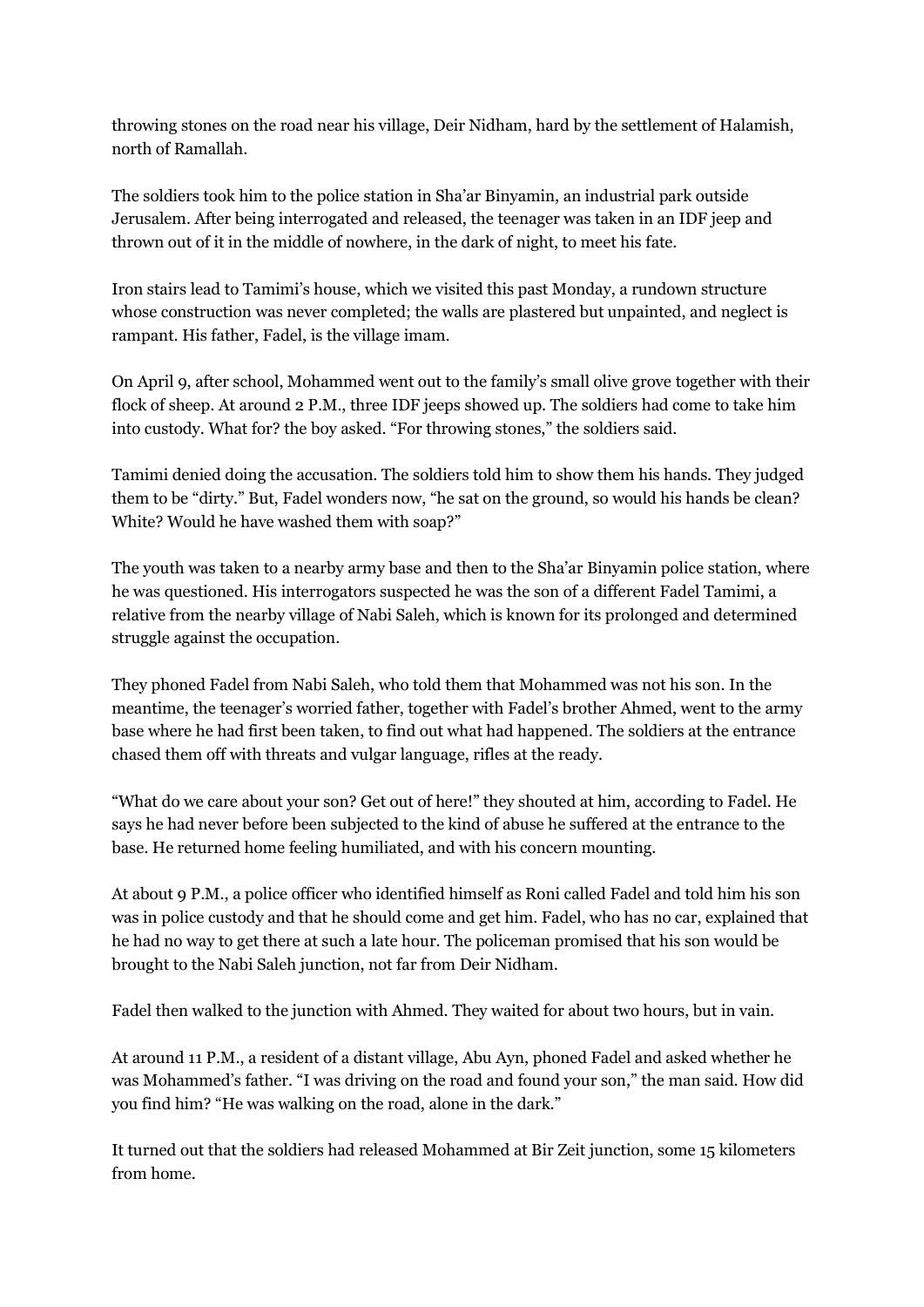"They threw him out like a bag of garbage," Fadel says now. "A child without a phone, without money, without papers, who doesn't know where he is. If you're thrown out of a jeep in the middle of the night, you don't know where you are. If that man hadn't found him, he would have gone on walking on the road the whole night. But to where? What kind of soldiers are these? What kind of police?"

The passerby from Abu Ayn who picked the frightened teenager up later drove him home.

"He was scared," Fadel explains. "Naturally, he was scared. I asked him whether he had been given anything to eat, and he said he was given a small cookie. Something to drink? No."

Mohammed later revealed that his interrogators suggested that he swear on the Koran that he hadn't thrown stones, and Tamimi agreed. They warned him about the consequences of swearing falsely on the Koran. "Do you know what happens to someone who lies in an oath?" But the youth was determined to swear on the holy book. The interrogators then dropped the idea and decided to release him.

A spokesman for the Shai (Samaria and Judea) police district said, in response to a query from Haaretz, that the police were not aware of such an incident having taken place.

No comment had been received from the IDF Spokesman by press time.

During our visit to Deir Nidham, we meet Mohammed in the village's new school – a slim lad with a knapsack on his back. He is reluctant to talk about his experiences on that day and night.

Fadel: "Everywhere in the world, governments look after children until the age of 18. You arrest a kid and throw him onto the road in the middle of the night? If you're a good person and you've arrested him, at least bring him back. At least take him to the nearest junction. If [the police officer] had at least told me that he couldn't bring him back. They take our boy – and for what? For throwing a stone? The children think it's a soccer game. And then the army enters every night and arrests children.

"The soldiers cause chaos in the village, entering every day and every night," the father continues. "There are a lot of villages here, and I don't know who throws stones. Kids. There's a son-of-abitch soldier who gives them a bullet and there's a good soldier who gives them a candy. But they're children. What kind of country are you?"

## **Stirring a furor**

The detention of Palestinian children has been stirring up a furor even in the countries friendliest to Israel, such as Australia and Holland. A report, issued in February 2013 by the United Nations children's agency UNICEF, found that in the preceding decade Israel had taken no fewer than 7,000 Palestinian children into custody, about 700 every year. The report described the treatment of Palestinian children in the Israeli military detention system as "cruel, inhuman and degrading."